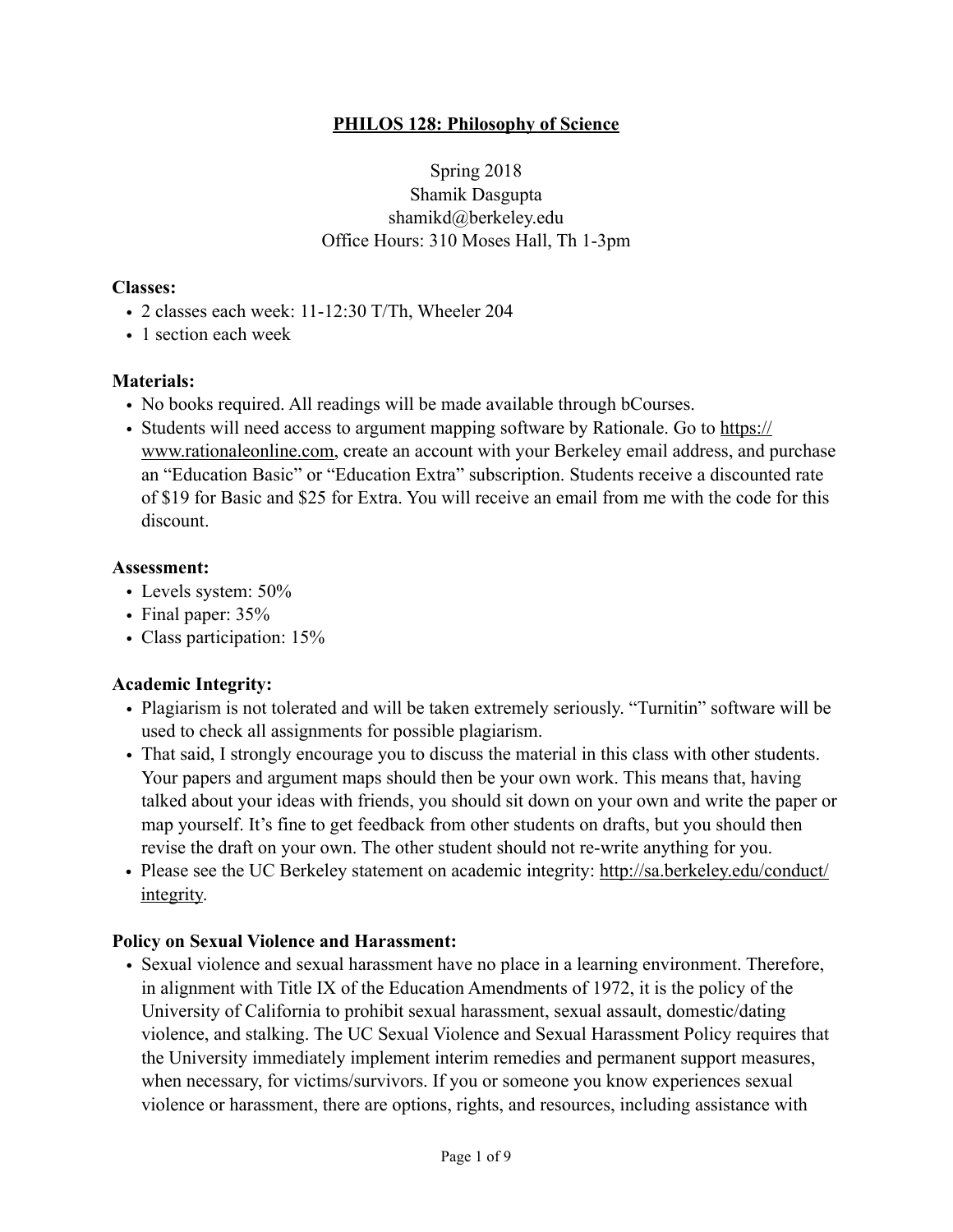academics, reporting, and medical care. Visit [survivorsupport.berkeley.edu](http://survivorsupport.berkeley.edu/) or call the 24/7 Care Line at 510-643-2005.

# **Course Overview:**

This class will investigate how our conceptions of space, time, and chance have been shaped by developments in modern science. We'll start by discussing the structure of space and time in classical and relativistic physics. We'll then turn to the notion of chance, investigating it's role in statistical mechanics, quantum mechanics, and evolutionary biology. Along the way, we'll use our discussions of these particular sciences as gateways into more general issues in the philosophy of science such as realism vs anti-realism, reductionism, the nature of scientific laws, and the demarcation problem. Over the semester we'll be building towards a certain picture of the world that helps explain how the different sciences hang together. This class has no prerequisites: all the relevant science will be introduced in class from scratch.

More specifically, the course is organized around seven topics:

- 1. Space and time in classical physics
- 2. Space and time in relativistic physics
- 3. Is there a scientific explanation of the flow of time?
- 4. Chance in quantum physics
- 5. Is there a scientific explanation of our existence?
- 6. Chance in evolutionary biology
- 7. The unity of science

For further details please see the class-by-class schedule below.

# **Readings:**

- *•* All readings will be available in PDF format through the bCourses site.
- You are expected to complete all readings assigned to each class by the time that class begins.
- If you find the readings difficult, that's fine—indeed this is expected! But please try to get through the reading before class begins. Try to formulate what you don't understand as a succinct question. We will discuss the readings in class and there will be an opportunity to ask questions.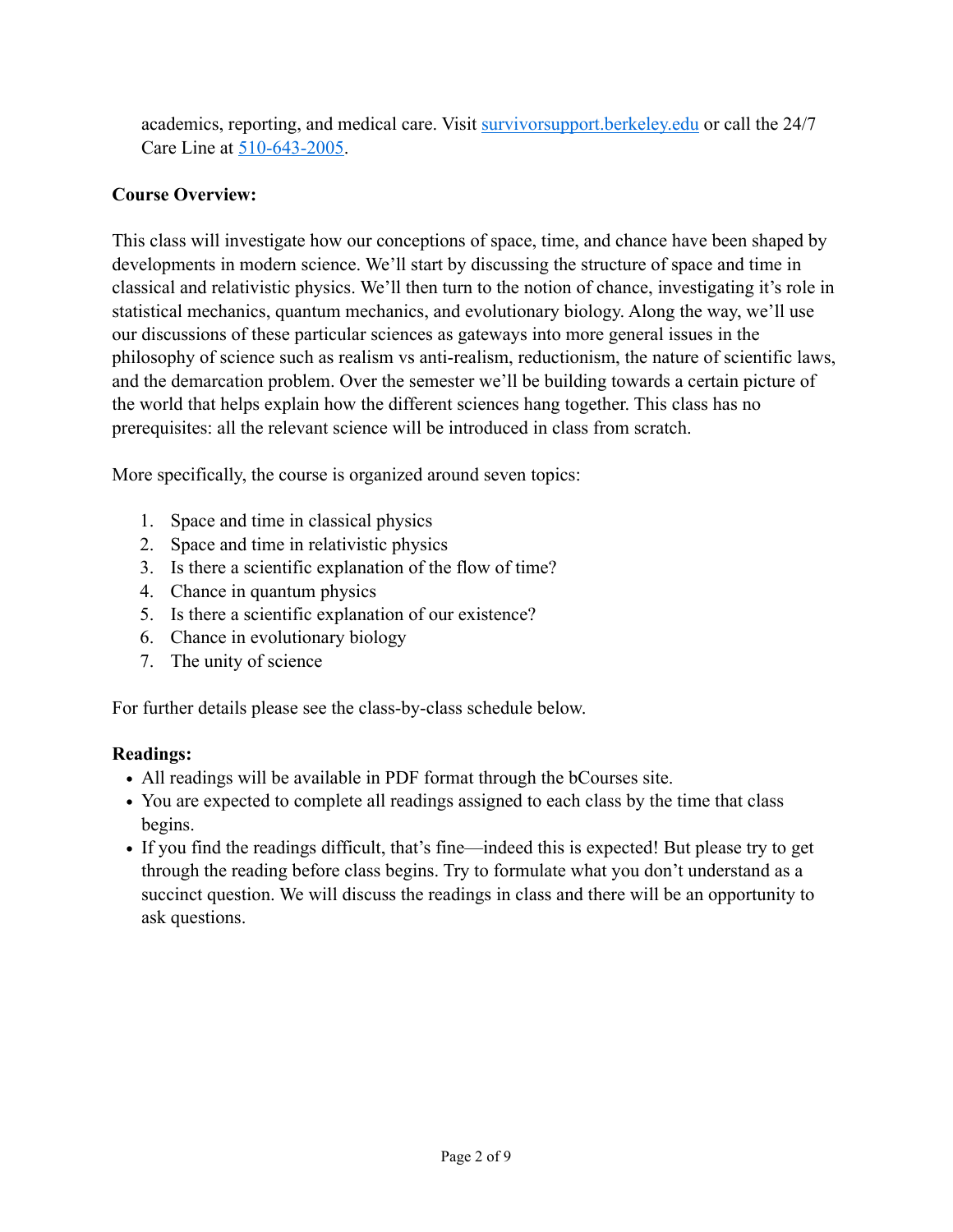| Topic 1: Space and time in classical physics |                                                                                                                                                       |
|----------------------------------------------|-------------------------------------------------------------------------------------------------------------------------------------------------------|
| Tues 16 Jan<br>Class 1                       | Introduction to argument mapping<br>• "A Brief Guide to Argument Mapping"                                                                             |
| Thurs 18 Jan<br>Class 2                      | The bucket argument<br>• Dasgupta, "Substantivalism vs Relationalism about Space in<br>Classical Physics", sections 1-3                               |
| Tues 23 Jan<br>Class 3                       | <b>Symmetry arguments and Galilean space-time</b><br>• Dasgupta, "Substantivalism vs Relationalism about Space in<br>Classical Physics", sections 4-6 |
| Thurs 25 Jan                                 | <b>NO CLASS</b>                                                                                                                                       |
| Tues 30 Jan<br>Class 4                       | Humeanism vs anti-humeanism about laws<br>• Beebee, "The Non-Governing Conception of Laws of Nature"<br>• Loewer, "Humean Supervenience"              |

- Sklar, *Space, Time, and Spacetime*, chapter 3 (a classic overview of the substantivalism vs relationalism debate)
- The Leibniz-Clarke correspondence, reprinted in Huggett, *Space from Zeno to Einstein*, chapter 8: "Leibniz and Clark"
- Lewis, *Philosophical Papers: Volume 2*, Introduction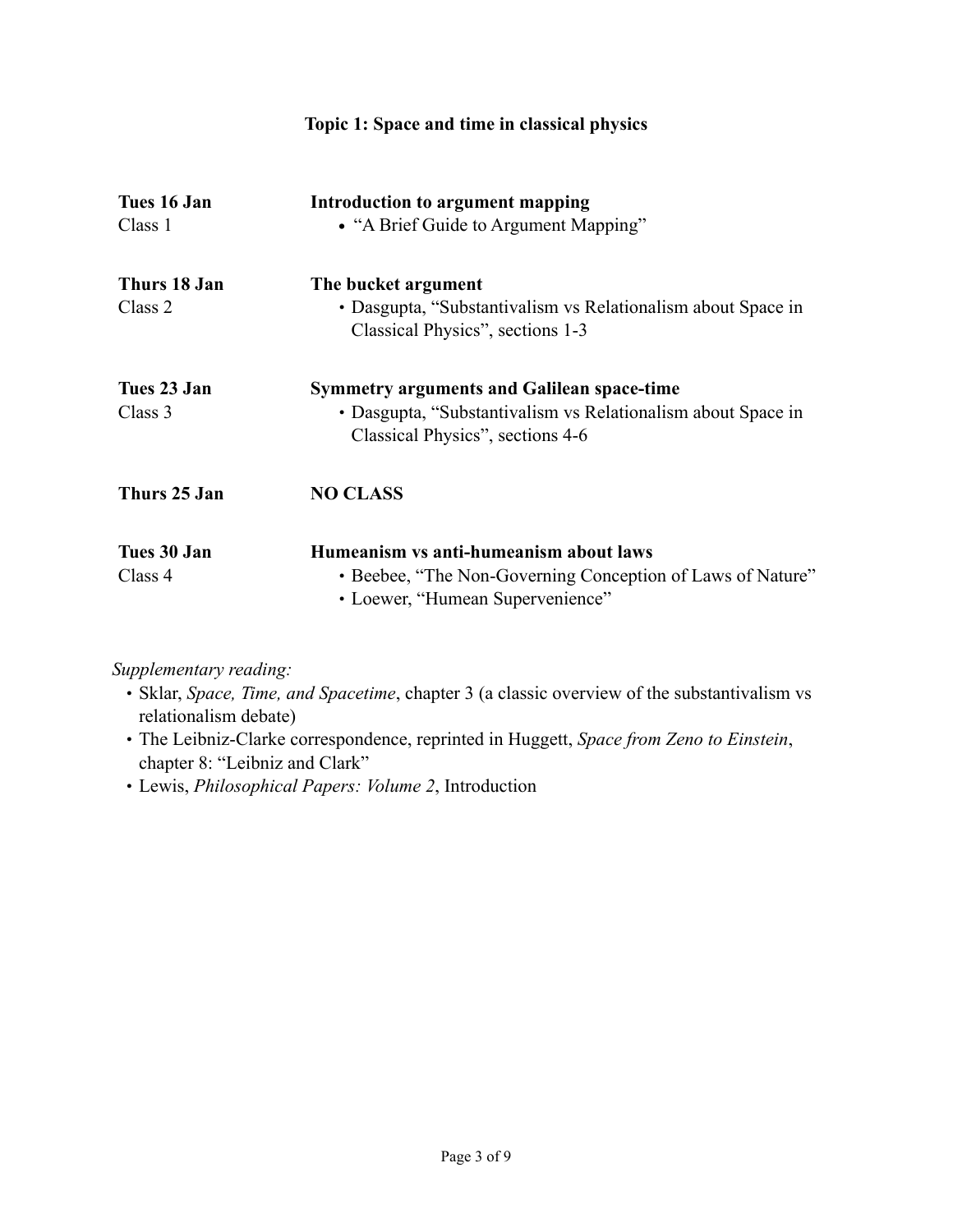| Thurs 1 Feb<br>Class 5 | <b>Special relativity</b><br>• Maudlin, <i>Philosophy of Physics: Space and Time</i> , chapter 4:<br>"Special Relativity"                                                                                         |
|------------------------|-------------------------------------------------------------------------------------------------------------------------------------------------------------------------------------------------------------------|
| Tues 6 Feb<br>Class 6  | <b>General relativity</b><br>• Maudlin, <i>Philosophy of Physics: Space and Time</i> , chapter 6:<br>"General Relativity"                                                                                         |
| Thurs 8 Feb<br>Class 7 | The epistemology of geometry<br>• Reichenbach, The Philosophy of Space and Time, chapter 1, pp.<br>10-19 and 35-37<br>· Sklar, Space, Time, and Spacetime Chapter 2, "The<br>Epistemology of Geometry", pp. 79-87 |
| Tues 13 Feb<br>Class 8 | Verificationism<br>• Sklar, <i>Space, Time, and Spacetime</i> Chapter 2, "The<br>Epistemology of Geometry", pp. 119-135<br>• Ayer, Language, Truth, and Logic Chapter 1, "The Elimination<br>of Metaphysics"      |

**Topic 2: Space and time in relativistic physics** 

- Friedman, "Geometry, Convention and the Relativized Apriori: Reichenbach, Schlick and Carnap"
- Godfrey-Smith, *Theory and Reality*, chapter 2, "Logic Plus Empiricism".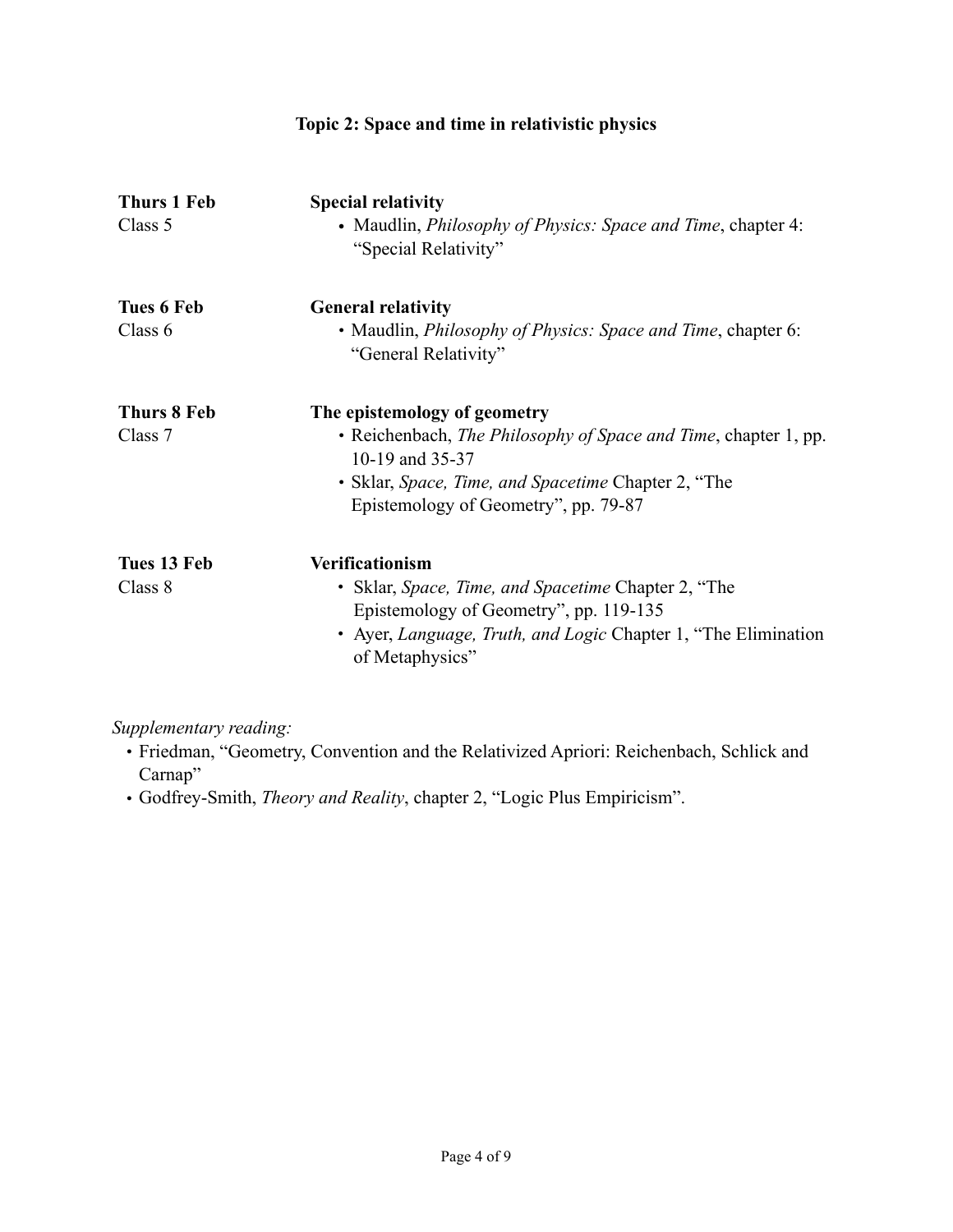# **Topic 3: Is there a scientific explanation of the flow of time?**

| Thurs 15 Feb<br>Class 9 | <b>Entropy and Statistical Mechanics I</b><br>• North, "Time in Thermodynamics" |
|-------------------------|---------------------------------------------------------------------------------|
| Tues 20 Feb             | <b>Entropy and Statistical Mechanics II</b>                                     |
| Class 10                | • North, "Time in Thermodynamics"                                               |
| Thurs 22 Feb            | <b>Chance</b>                                                                   |
| Class 11                | • Briggs, "The Metaphysics of Chance"                                           |
|                         | • Loewer, "David Lewis' Humean Theory of Objective Chance"                      |
| Tues 27 Feb             | <b>Temporal asymmetries</b>                                                     |
| Class 12                | • Loewer, "Two Accounts of Laws and Time"                                       |

- **•** Albert, *Time and Chance*, chapters 3 and 4
- **•** Albert, "The Difference Between the Past and the Future"
- *•* Lewis, "Humean Supervenience Debugged"
- *•* Briggs, "The Anatomy of the Big Bad Bug"
- Gillies, *Philosophical Theories of Probability*, pp. 88-105, 113-136
- Carroll, "Are Boltzmann Brains Bad?"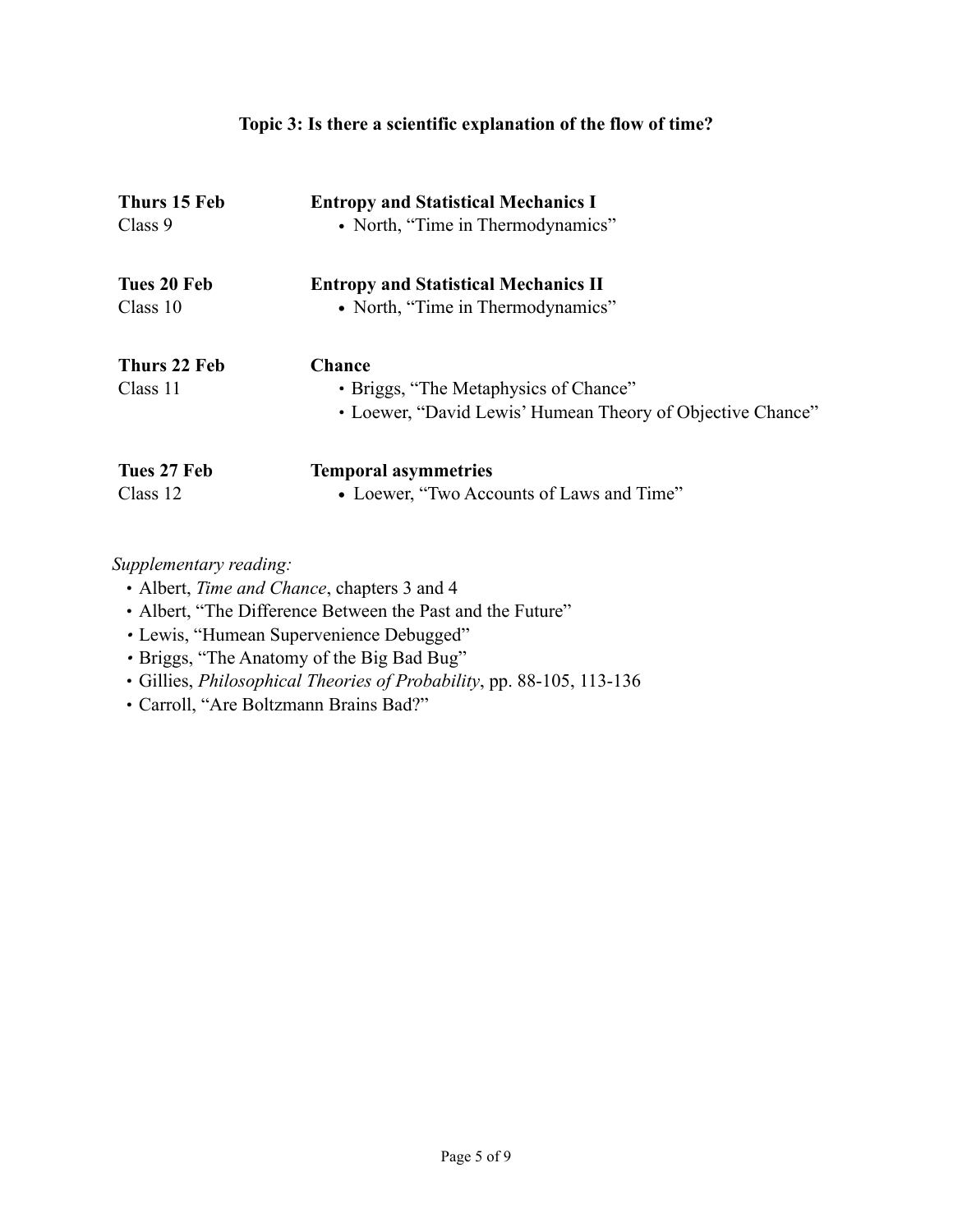# **Topic 4: Chance in quantum physics**

| <b>Thurs 1 March</b><br>Class 13 | Introduction to classical quantum mechanics<br>• Ney, The Wave Function: Essays on the Metaphysics of<br><i><b>Quantum Mechanics: Introduction</b></i>              |
|----------------------------------|---------------------------------------------------------------------------------------------------------------------------------------------------------------------|
| <b>Tues 6 March</b><br>Class 14  | Scientific realism and the measurement problem<br>• van Fraassen, <i>The Scientific Image</i> , chapter 2: "Arguments"<br>Concerning Scientific Realism", pp. 6-25. |
| <b>Thurs 8 March</b><br>Class 15 | The GRW interpretation<br>• Albert, <i>Quantum Mechanics and Experience</i> , chapter 5: "The<br>Collapse of the Wave Function"                                     |
| Tues 13 March<br>Class 16        | The Bohmian interpretation<br>• Albert, Quantum Mechanics and Experience, chapter 7:<br>"Bohm's Theory"                                                             |

- *•* Albert, *Quantum Mechanics and Experience*, chapters 1 and 4
- *•* Boyd, "On the Current Status of the Issue of Scientific Realism", sections 1, 2, 3, 6
- *•* Fodor, "Observation Reconsidered"
- *•* Godfrey-Smith, *Theory and Reality*, Chapter 12, "Scientific Realism"
- *•* Ney, "The Status of Our Ordinary Three Dimensions in a Quantum Universe"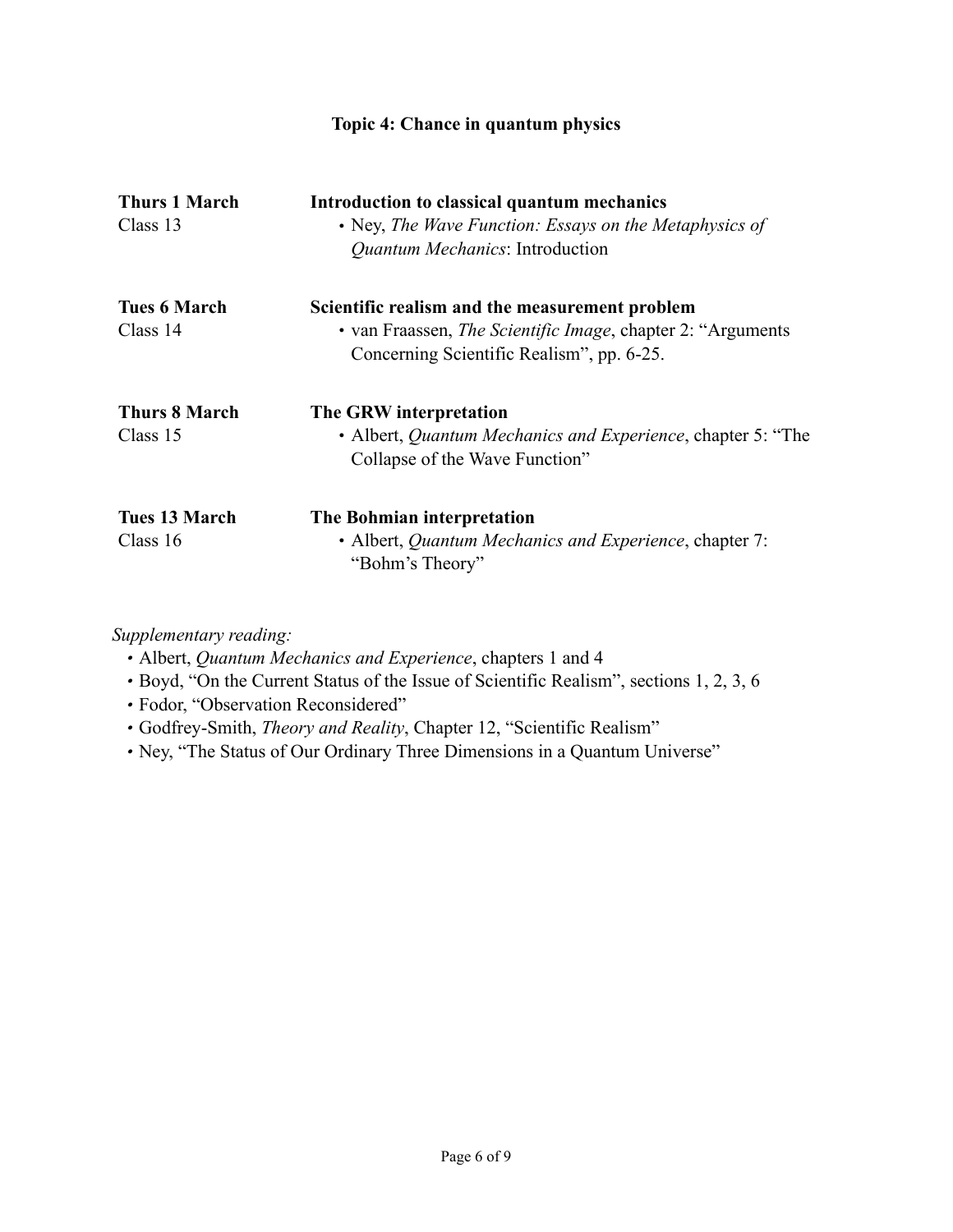| Thurs 15 March<br>Class 17       | <b>Design arguments</b><br>• Sober, <i>Philosophy of Biology</i> , chapter 2, "Creationism", pp.<br>27-39<br>• Collins, "God, Design, and Fine-Tuning", pp. 120-126             |
|----------------------------------|---------------------------------------------------------------------------------------------------------------------------------------------------------------------------------|
| <b>Tues 20 March</b><br>Class 18 | The cosmological design argument<br>• Sober, "The Design Argument", pp. 126-141<br>• Dawkins, <i>The God Delusion</i> , pp. 141-151                                             |
| Thurs 22 March<br>Class 19       | Intelligent design and the demarcation problem<br>• Sober, <i>Philosophy of Biology</i> , chapter 2: "Creationism", 39-57<br>• Nagel, "Public Education and Intelligent Design" |
| <b>Tues 27 March</b>             | <b>SPRING RECESS: NO CLASS</b>                                                                                                                                                  |

## **Topic 5: Is there a scientific explanation of our existence?**

**Thurs 29 March SPRING RECESS: NO CLASS**

- Weisberg, "The Argument From Divine Indifference" (a putative refutation of the design argument)
- Sober, *Evidence and Evolution*, chapters 1 and 2 (detailed discussion of Bayesianism and intelligent design)
- Orr, "Darwin vs Intelligent Design (Again)"; Behe, "The Sterility of Darwinism"; and Orr, "H. Allen Orr Responds" (a back and forth on Darwin vs intelligent design)
- Hasker, "Intelligent Design"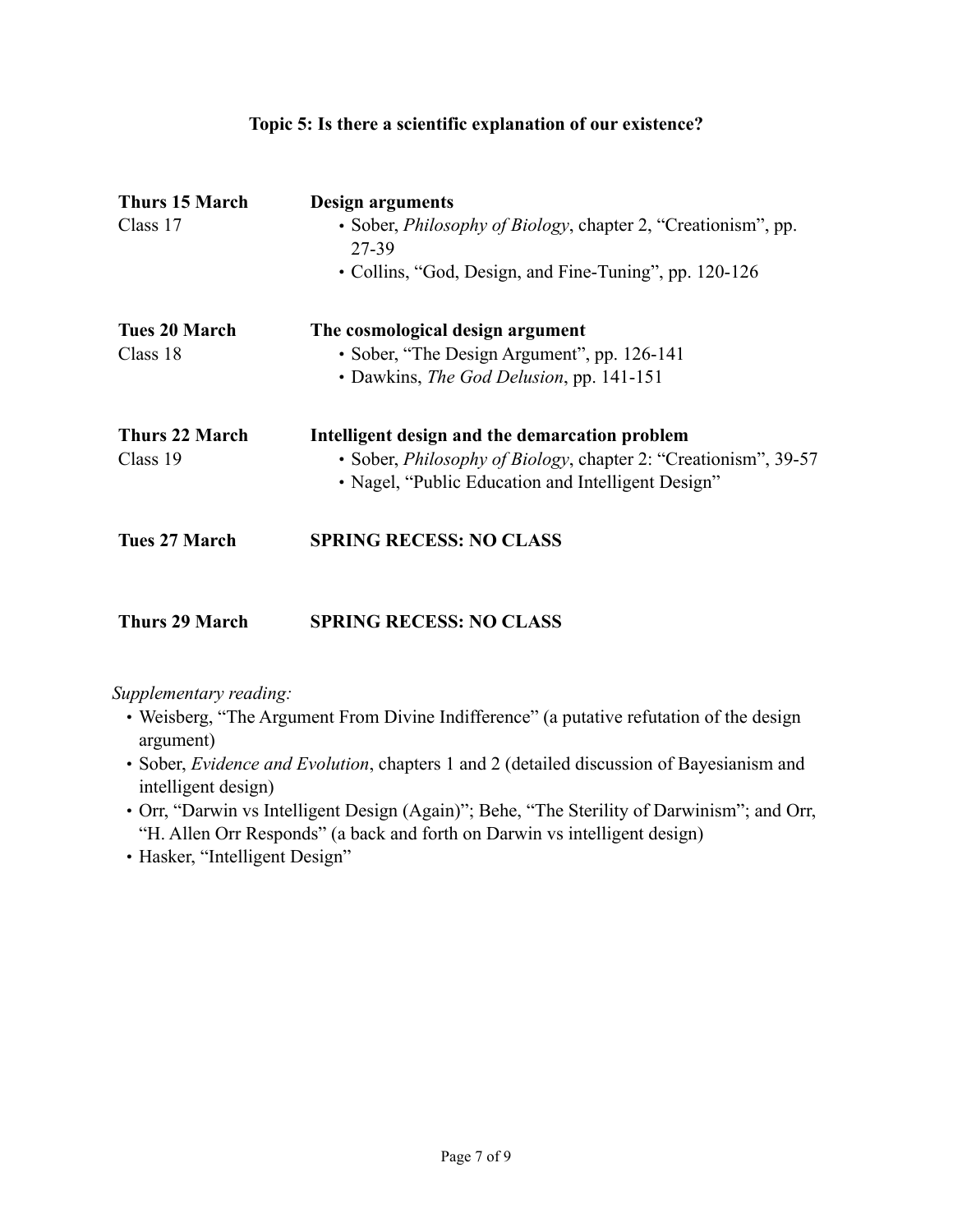# **Topic 6: Chance in evolutionary biology**

| <b>Tues 3 April</b>               | <b>CLASS CANCELLED</b>                                                                                                                                                    |
|-----------------------------------|---------------------------------------------------------------------------------------------------------------------------------------------------------------------------|
| <b>Thurs 5 April</b><br>Class 20  | <b>Fitness</b><br>• Mills and Beatty, "The Propensity Interpretation of Fitness"<br>• Sober, "Two Faces of Fitness"                                                       |
| Tues 10 April<br>Class 21         | Adaptationism<br>• Sober, <i>Philosophy of Biology</i> , chapter 5: "Adaptationism"<br>• Gould and Lewontin, "The Spandrels of San Marco and the<br>Panglossian Paradigm" |
| <b>Thurs 12 April</b><br>Class 22 | <b>Units of selection</b><br>• Sober, <i>Philosophy of Biology</i> , chapter 4: "The Units of<br>Selection Problem"                                                       |

*Supplementary reading:* 

• Sober, *Philosophy of Biology*, chapter 3 (on fitness)

• Sterelny and Griffiths, *Sex and Death*, chapter 10: "Adaptation, Perfection, Function" (on adaptationism)